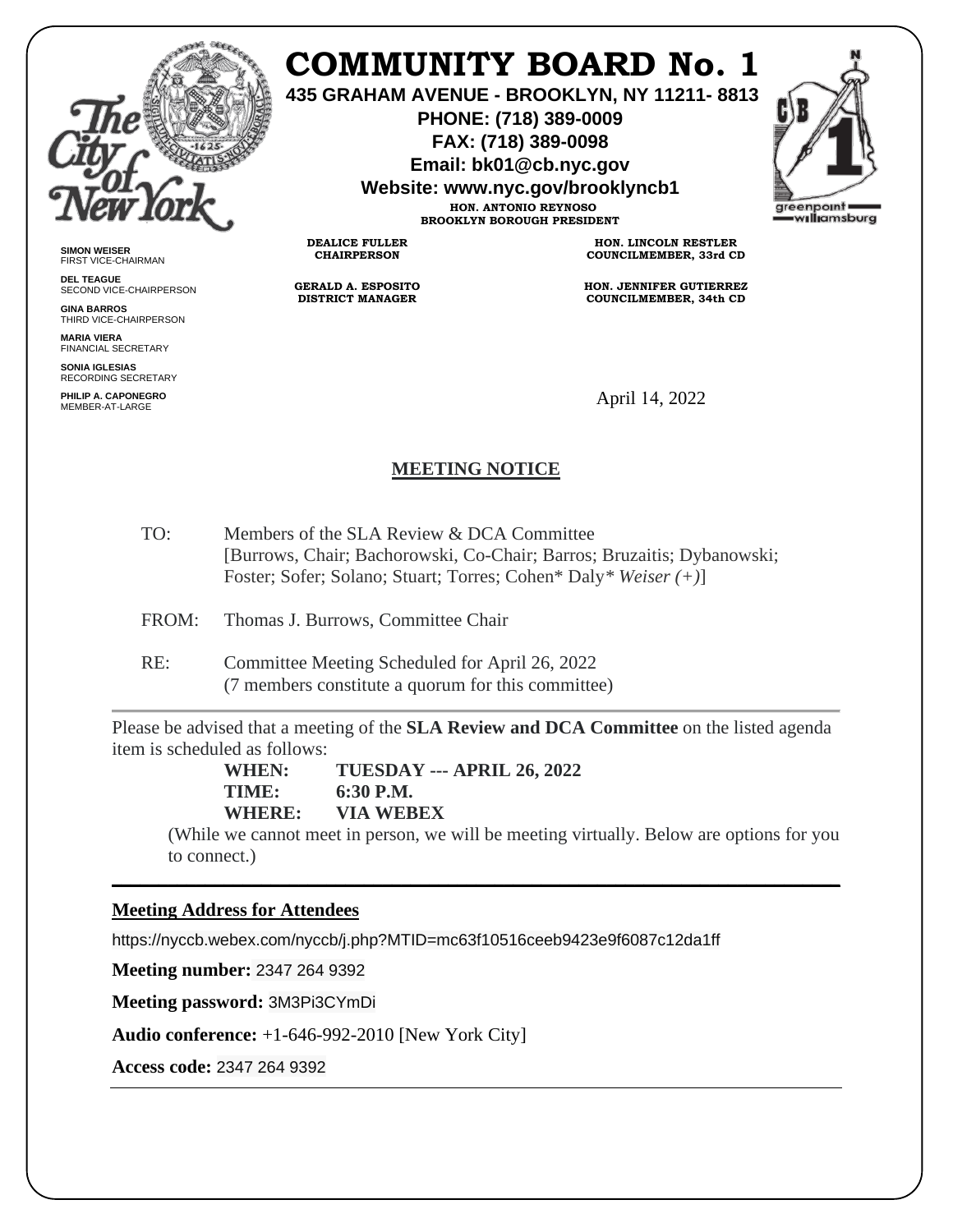### **AGENDA**

#### **(I.) LIQUOR LICENSES**

#### **NEW**

- 1. An Entity to be Formed by Yehonatan Hadar, dba TBD, 94 North 13 th Street, (New application and Temporary Retail Permit, liquor, wine, beer, cider, bar, tavern)
- 2. Bar at 66 Greenpoint, Bar at 66 Greenpoint, 66 Greenpoint Avenue, (New, liquor, wine, beer, cider, bar, tavern)
- 3. Bushwick Grind LLC, dba Bushwick Grind, 63 Whipple Street, (New Application and Temporary Retail Permit, wine, beer, cider, bar, tavern)
- 4. Corp to be Formed by Bernard Alex Torres, dba TBD, 78 Kingsland Avenue, (New, liquor, wine, beer, cider, Cabaret with 600 or More patron Capacity)
- 5. D &J Grocery Spanish Food Inc., 927 Grand Street, (New Application and Temporary Retail Permit, beer, cider, rest)
- 6. Dorian Grays Brooklyn LLC, 949 Grand Street, (New, liquor, wine, beer, cider, bar, tavern)
- 7. Entity to Be Formed by Forrest Dein, dba Juneshine, 98 Berry Street, (New, liquor, wine, beer, cider, bar, tavern)
- 8. FMW LLC, dba Dennor's, 1041 Flushing Avenue, (New, liquor, wine, beer, cider, bar, tavern)
- 9. Fried Rice Bros EV LLC, dba Fan Fried Rice Bar, 740 Driggs Avenue, (New Application and Temporary, wine, beer, cider, rest)
- 10. Isla & Co. Williamsburg LLC, dba Isla & Co., 55 Wythe Avenue, (New Application, liquor, wine, beer, cider, rest)
- 11. Hudson Table BK LLC, dba Hudson Table, 88 Withers Street, (Method of Operation, liquor, wine, beer, cider, catering facility, private events only)
- 12. Joanna Zelewski, dba TBD, 694 Manhattan Avenue, (New, liquor, wine, beer, cider, rest)
- 13. Lambdabk Inc., 1031 Grand Street, (Temporary Retail Permit, liquor, wine, beer, cider, bar, tavern)
- 14. Lemons & Olives Inc., 98 South 4<sup>th</sup> Street, (New, liquor, wine, beer, cider, catering facility, private events only)
- 15. New York Event Inc., dba The Garden Carver, 187 Grand Street, (New, application and Temporary Retail Permit, wine, beer, cider, rest)
- 16. Padel Haus LLC, dba Padel Haus, 307 Kent Avenue, (New Application and Temporary Retail Permit, wine, beer, cider, venue for Padel)
- 17. OK Williamsburg LLC, dba Kru, 190 North 14<sup>th</sup> Street Fl 1, (New, liquor wine, beer, cider, rest)
- 18. Redd's Tavern Inc., 511 Grand Street, (Corporate Change, liquor, wine, beer, cider, bar, drinking place)
- 19. Vantage Point Hospitality LLC, 1 Oak Street, (New application and Temporary Retail Permit, liquor, wine, beer, cider, legitimate theater, or concert hall) **Amended adding Temporary Permit.**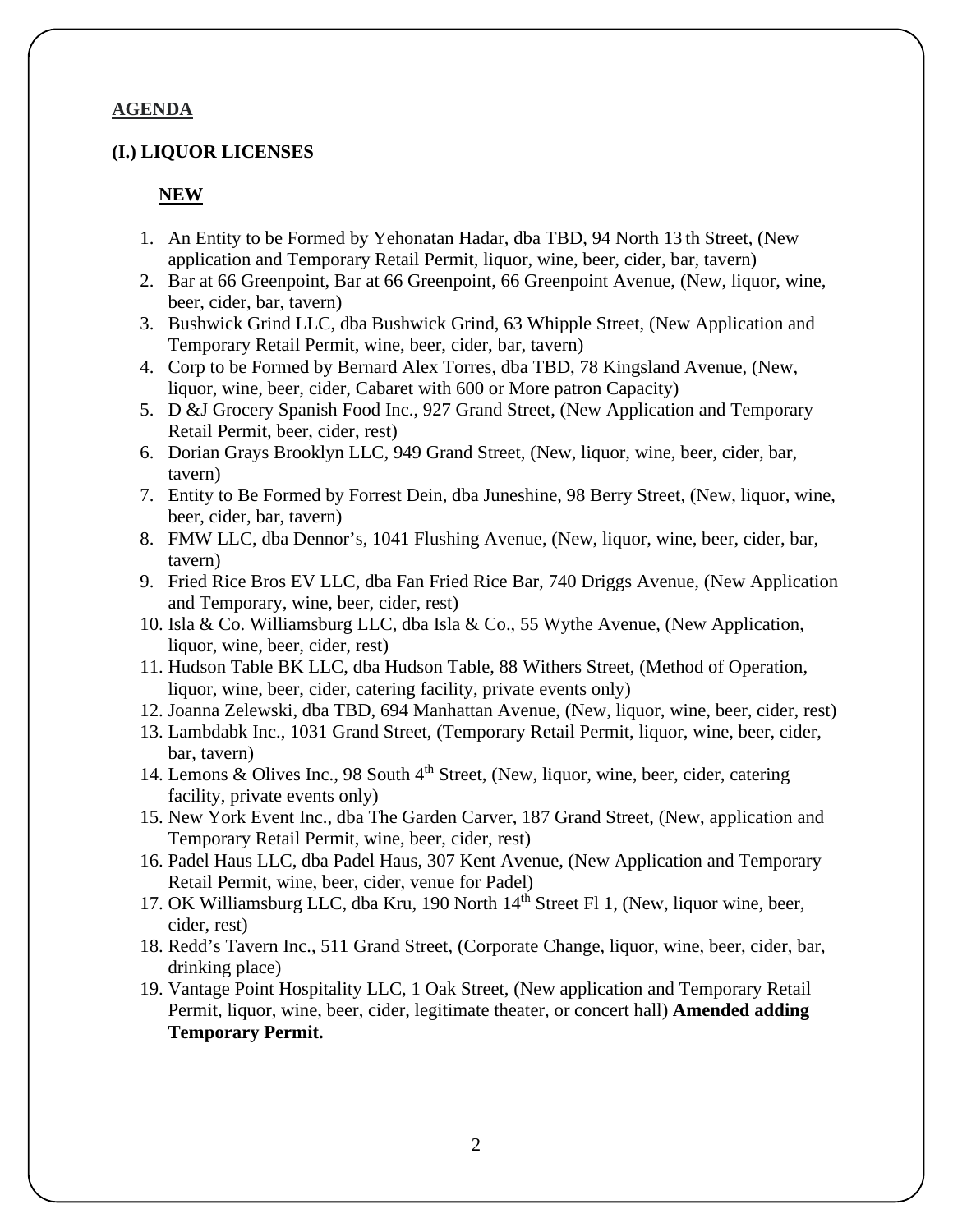#### **RENEWAL**

- 1. 123ULLC, dba SugarBurg, 519 Metropolitan Avenue, (Renewal, liquor, wine, beer, cider, rest, bar)
- 2. 64 Dobbin Street Corp, dba Dobbin Street Corp.,64 Dobbin Street, (Renewal, liquor, wine, beer, cider, catering facility, Private Event only)
- 3. 664 Driggs Avenue LLC, dba Woodhul Winebar, 644 Driggs Avenue, (Renewal, liquor, wine, beer, cider, bar, tavern)
- 4. Cup of Nachos LLC, dba Oxomoco, 128 Greenpoint Avenue, (Renewal, liquor, wine, beer, cider, rest)
- 5. DOC Wine Bar 1 St Ave INC., dba DOC Wine Bar, 83 North 7<sup>th</sup> Street, (Renewal, liquor, wine, beer, cider, rest)
- 6. DDT Williamsburg Corp., dba BIA Bar & Grill, 67 South 6 Street, (Renewal, liquor, wine, beer, cider, rest)
- 7. DM Hope Alliance Inc., dba De Mole, 2 Hope Street, (Renewal, liquor, wine, beer, cider, rest)
- 8. Hah Restaurant Group LLC, dba Ringolevio, 490 Humboldt Street, (Renewal, liquor, wine, beer, cider, rest)
- 9. Haku Ten Inc., dba Amami Sushi, 57 Nassau Avenue Store 2, (Renewal, liquor, wine, beer, cider, rest)
- 10. Howard Project LLC, dba Le Fanfare, 1103 Manhattan Avenue, (Renewal, liquor, wine, beer, cider, rest)
- 11. Kokomo Restaurant LLC, 65 Kent Avenue, (Renewal, liquor, wine, beer, cider, rest)
- 12. Jemanya Corp, dba Favela, 57 South 5th Street A.K.A 404 Wythe Avenue, (Renewal, liquor, wine, beer, cider, rest)
- 13. La Locanda Inc., 432 Graham Avenue, (Renewal, liquor, wine, beer, cider, rest)
- 14. Media 5 Co. LLC, dba Northern Bell, 612 Metropolitan Avenue, (Renewal, liquor, wine, beer, cider, rest)
- 15. Niran Restaurant Corp, 925 Manhattan Avenue, (Renewal, wine, beer, cider, rest)
- 16. Nights & Weekends BK Corp, dba Nights & Weekends, 627 631 Manhattan Avenue, (Renewal, liquor, wine, beer, cider, rest)
- 17. Now and Then NYC Inc., dba Now and Then NYC, 290 Meserole Street, (Renewal, liquor, wine, beer, cider, bar, tavern)
- 18. Pink Metal LLC, dba Pink Metal, 253 Bushwick Avenue, (Renewal, liquor, wine, beer, cider, rest)
- 19. Santiago & Arlo Corp., dba Friducha Mexican Restaurant, 946 Manhattan Avenue, (Renewal, liquor wine, beer, cider, rest)
- 20. Taqueria Mexico 2000 Corp, 131 Grans Street, (Renewal, wine, beer, cider, rest)
- 21. The Black Squirrel Crew LLC, dba Mika, 25 29 Thames Street, (Renewal, wine, beer, cider, bar, tavern)
- 22. Two Hands Williamsburg LLC, dba Two Hands, 266 Kent Avenue, (Renewal, liquor, wine, beer, cider, rest)
- 23. Uncle Thien Hospitality LLC, dba DI AN DI, 68 Greenpoint Avenue, (Renewal, liquor, wine, beer, cider, rest)